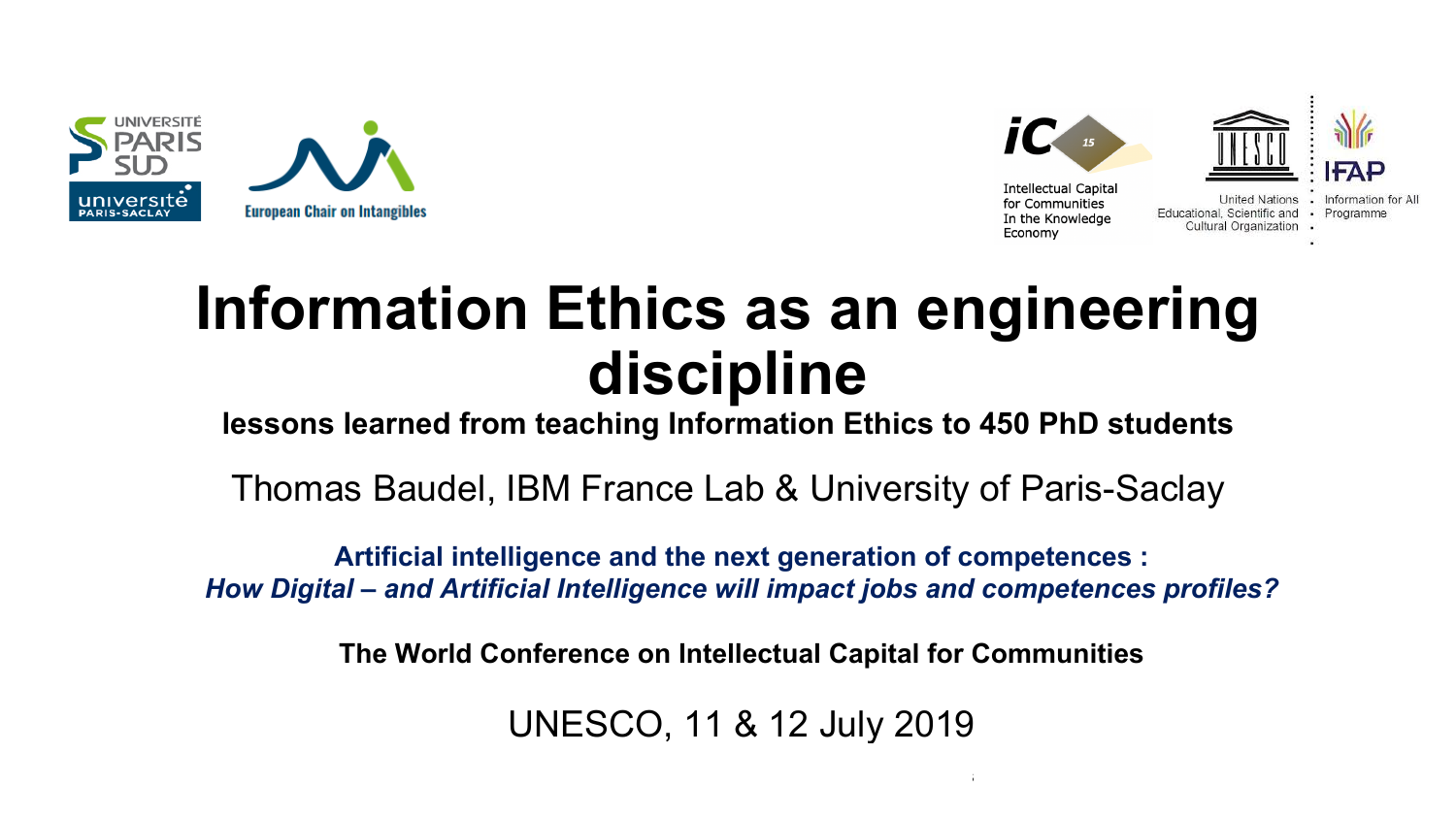

"Information Ethics is the concern for the well-being of the *infosphere*" (adapted from Luciano Fioridi)

Ethical analysis is deeply contextual: what matters most is the human activity that our technology challenges. We want to categorize Information Ethics according to the activity it impacts:

- Computing systems impact: cybersecurity...
- Social and economic impact
	- Protecting value creation, intellectual property, DRM vs. Open source…
	- Freedom of expression vs containing inappropriate speech:<br>internet ethics, search ethics, journalism ethics...
- Human impact: privacy, physical and mental health, sense of self...
- Effect on nature and the environment

Economy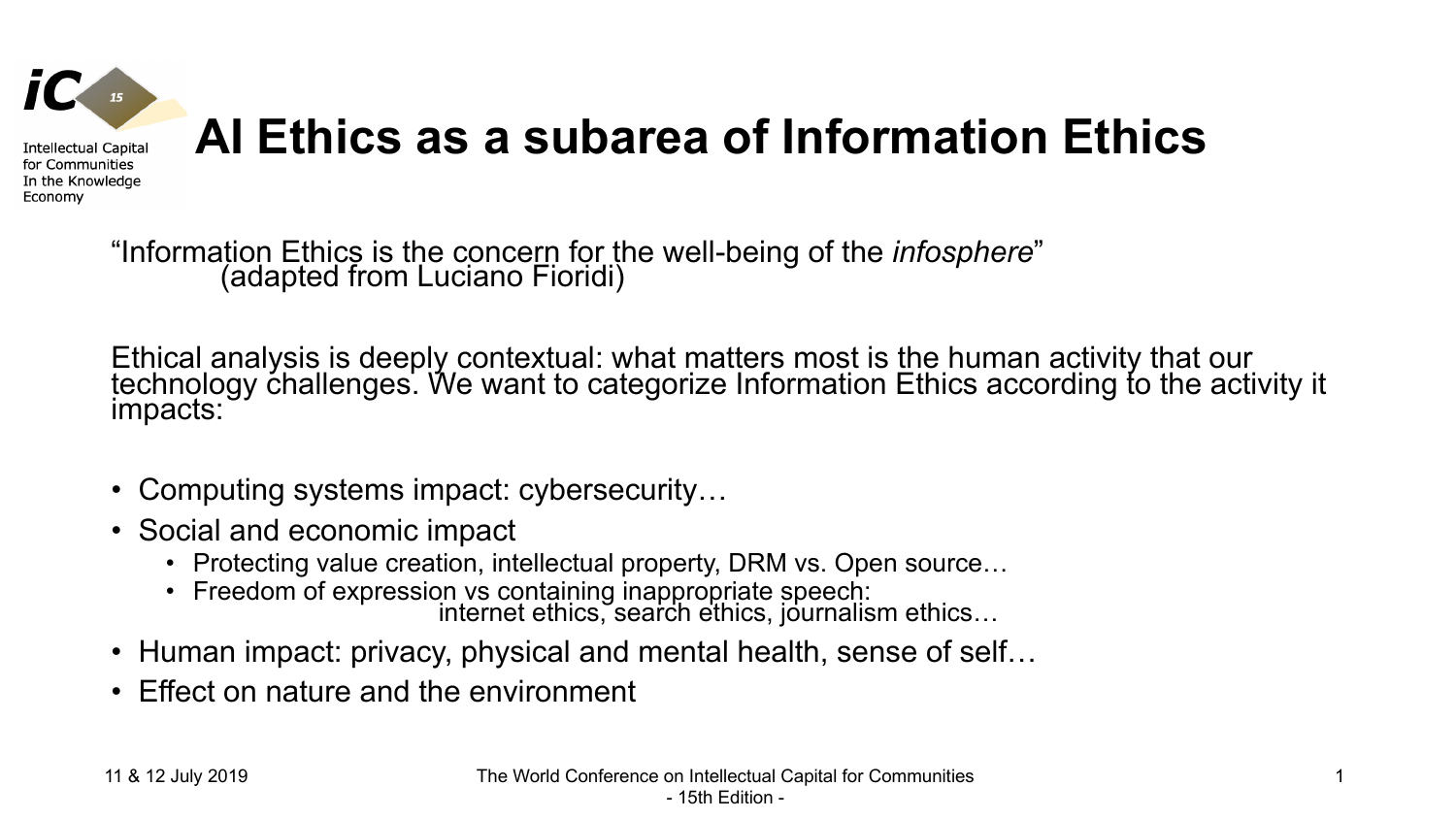# **(somewhat) Novel challenges in Information Ethics**

- Decision governance governance *of* algorithms, governance *by* algorithms
- Design ethics attention capture, digital addiction...
- Data science ethics symbolic vs statistical systems, bias
- (semi- &) Autonomous systems ethics
- Global Information Ethics digital divide

AI Ethics

**Intellectual Capital** for Communities In the Knowledge

Economy

• …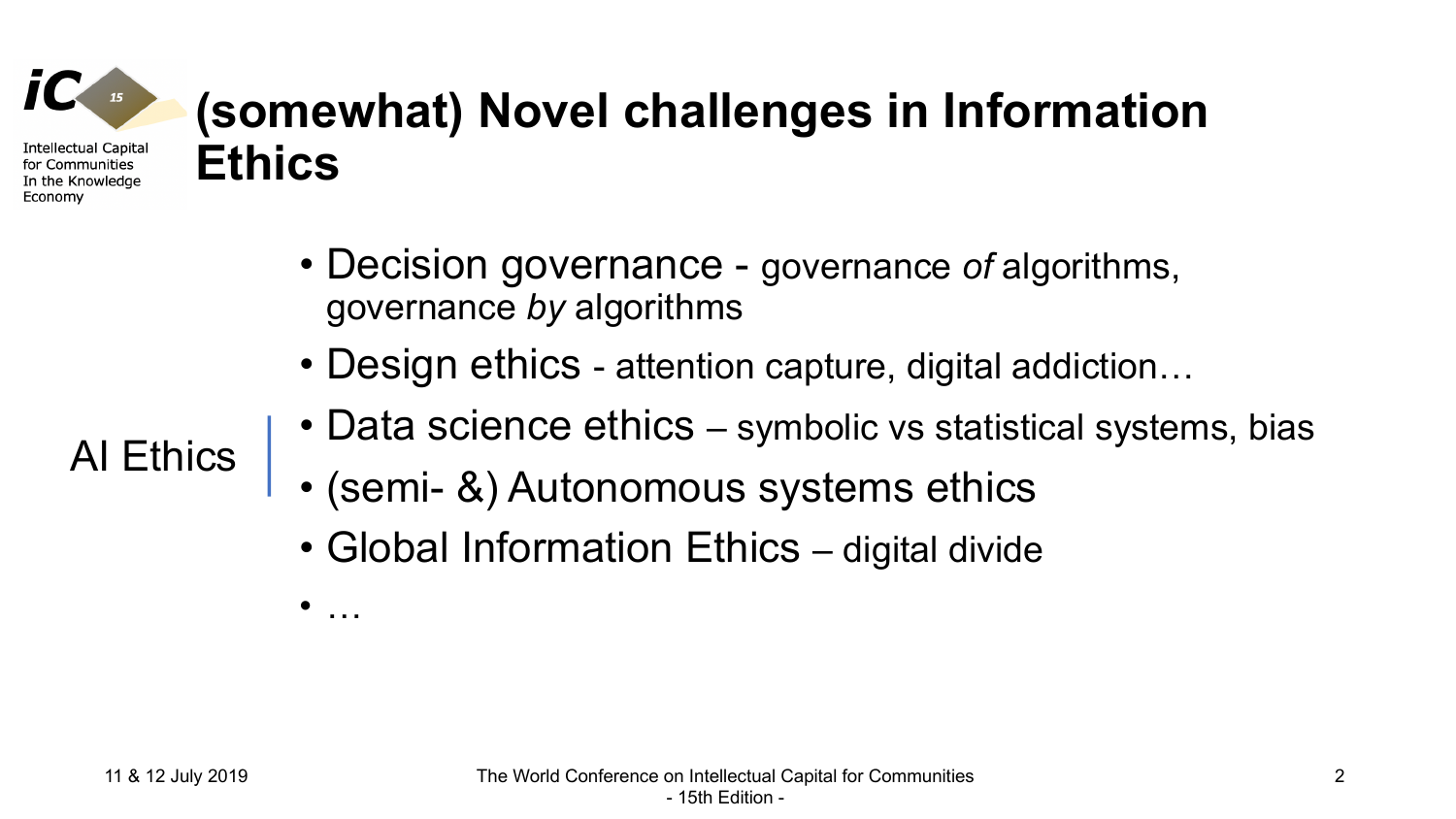

Traditionally, ethical behavior is enforced through morality and law. Yet, there are technological means to resolve ethical tensions.

Tech industries hire privacy engineers, ethicists… with an engineering background (cf danah boyd)

Future curriculae require engineers versed in dialectics!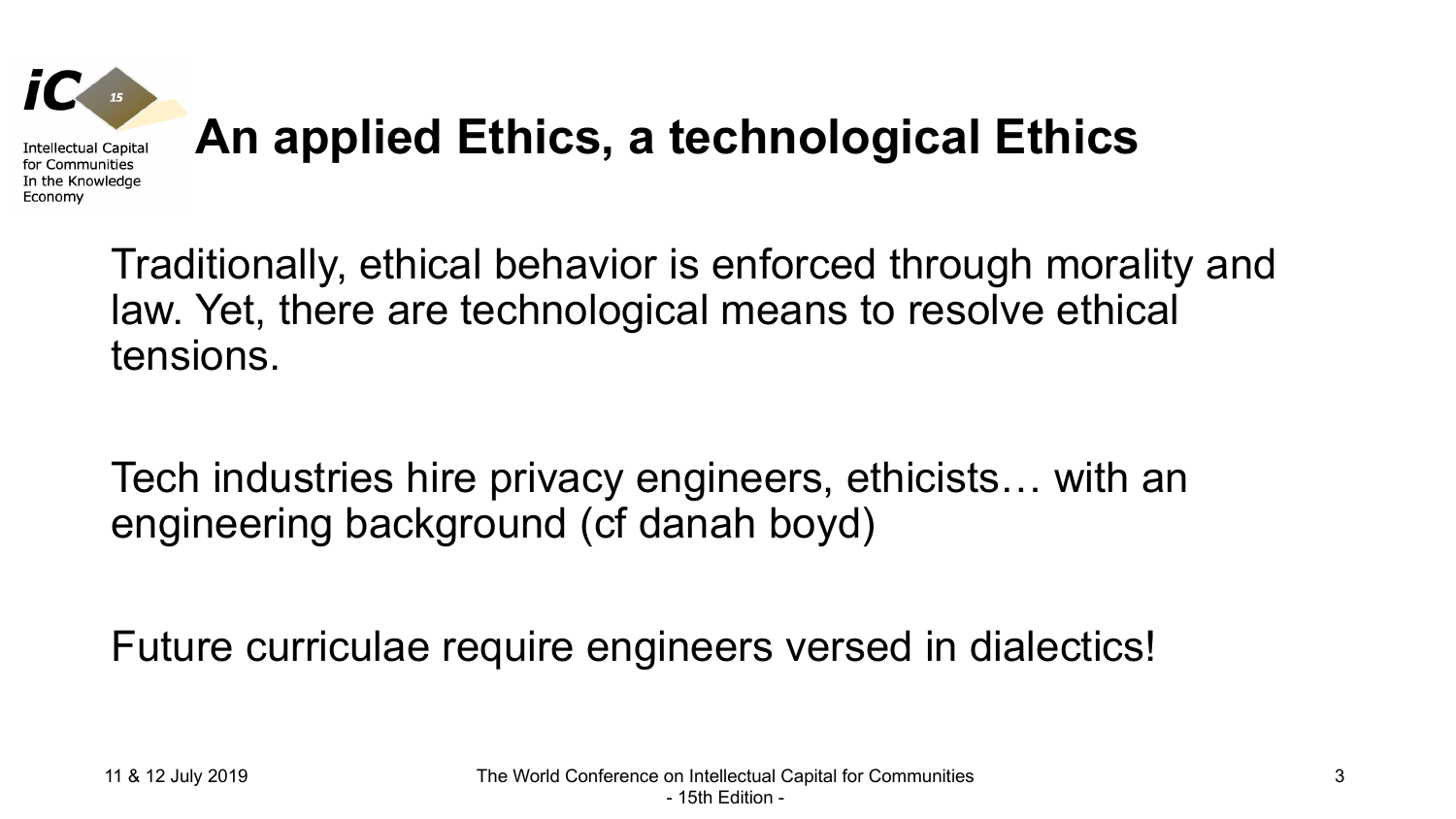

**Intellectual Capital** for Communities In the Knowledge Economy

### **A MOOC to engage students and co-construct a shared set of ethical values and practices**

Ethics & STICs ParisSaclay L'INSCRIPTION À CE COURS SE FAIT SUR INVITATION **SFUI FMFNT** 



What does integrity in research mean and why is it important to follow an ethical conduct when carrying your research work? "Doing what's good" is a matter of personal values, and it may not seem an appropriate topic for a university course. Shifting to a "doing what's right" perspective introduces room for questioning: do I know what's right? Upon entering a PhD programme, you are moving from a student's position, where your main responsibility was to acquire and demonstrate acquisition of knowledge, into a position of *producing* knowledge. This creates new relationships with coworkers and your hosting institutions, new expectations in your ability to produce knowledge properly and new responsibilities towards science and society in general.

To help you understand these changes, and because regulatory texts now demand that all doctoral students be trained in research integrity and ethics, the STICs doctoral school of the University Paris-Saclay provides this course to all its students. It covers the following topics:

- The Doctoral Contract (researcher as a subject under law and an employee),
- Research Integrity (producing science correctly),
- Research Ethics (producing science responsibly),
- 11 & 12 July 2019 Computer and Information Ethics (how these apply to your research context),
	- Intellectual property (researcher as a producer and consumer of value).
	- the contract of the contract of the contract of the contract of the contract of the contract of the contract of





| Numéro du cours | 71004SP      |
|-----------------|--------------|
| Début du Cours  | 01 juin 2019 |
| Fin des cours   | 05 juil 2019 |
| Effort estimé   | 12:00        |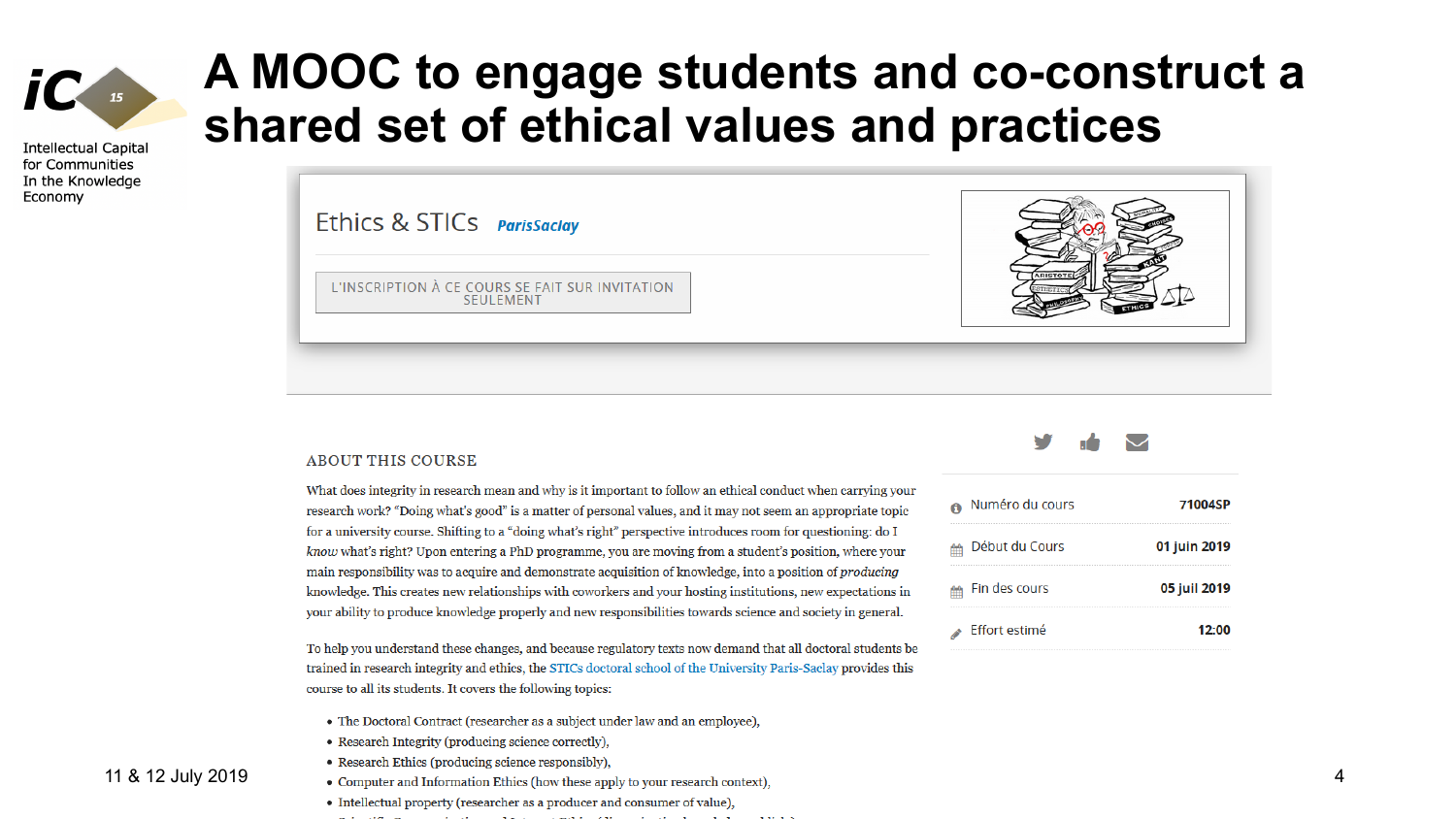

- 450 PhD students, hundreds of discussions in the forum.
	- 15% enthusiasts
	- 55% 'appreciative'
	- 15% consider the subject irrelevant to their work area
	- 15% have trouble assimilating the content
- Need to start with a conformity-based approach, to address the full public, then raise in abstraction towards ethical analysis.
- Complement with discussion forum and resource center.

[https://reddit.com/r/ComputerEthics](https://reddit.com/ComputerEthics)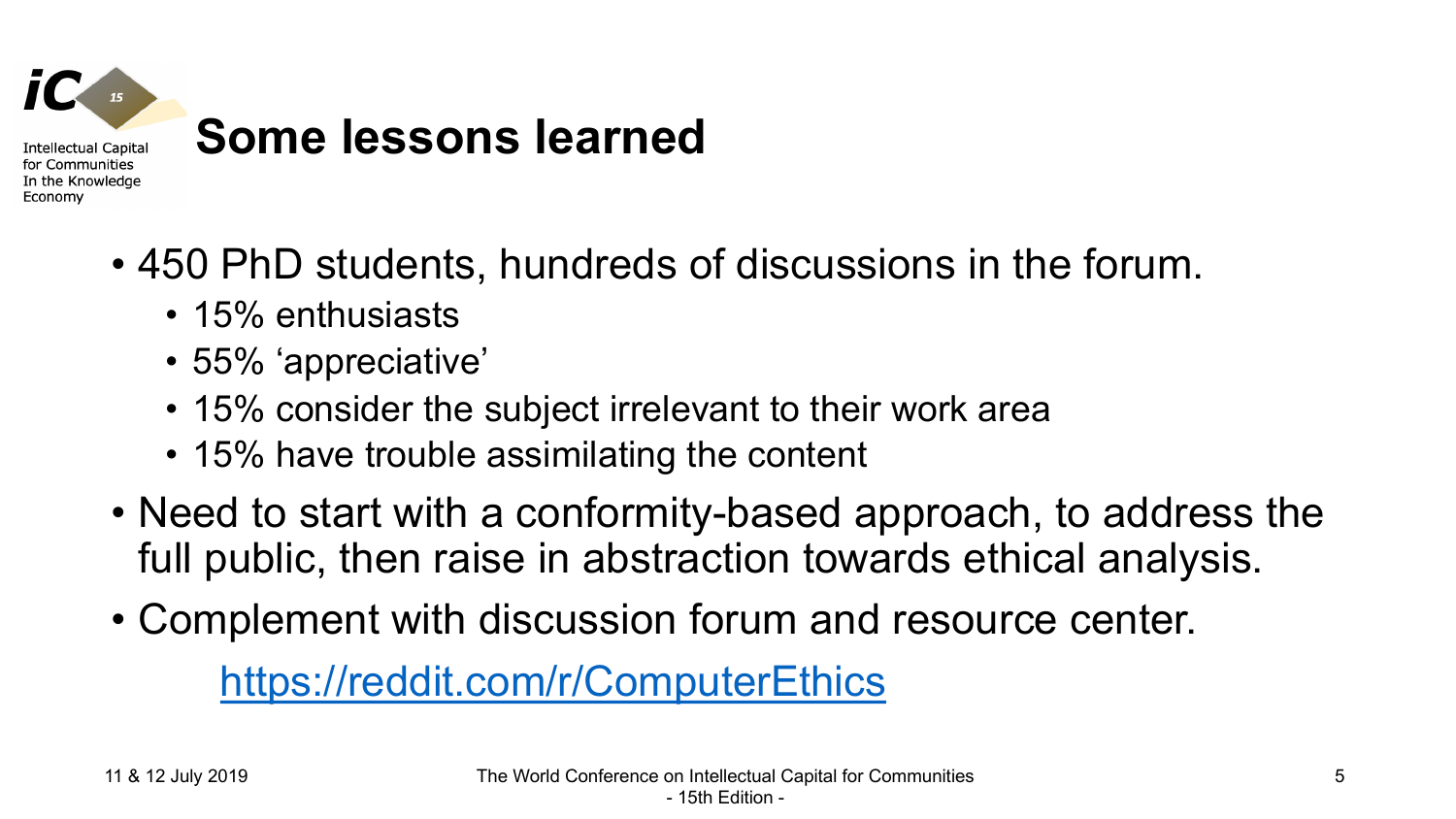

According to Heidegger, our human condition is about 'being there': a conscious entity constrained in time and space.

In the *infosphere*, a computer agent is neither bound to a location nor a time frame. Our traces in the infosphere are durable and are a part of our essence.

If an ethical system is designed according to the conditions of our existence, information technologies are changing those very conditions. Hence, they force us to reconsider our approaches at Ethical analysis.

Rafael Capurro:<http://www.capurro.de/oxford.html>